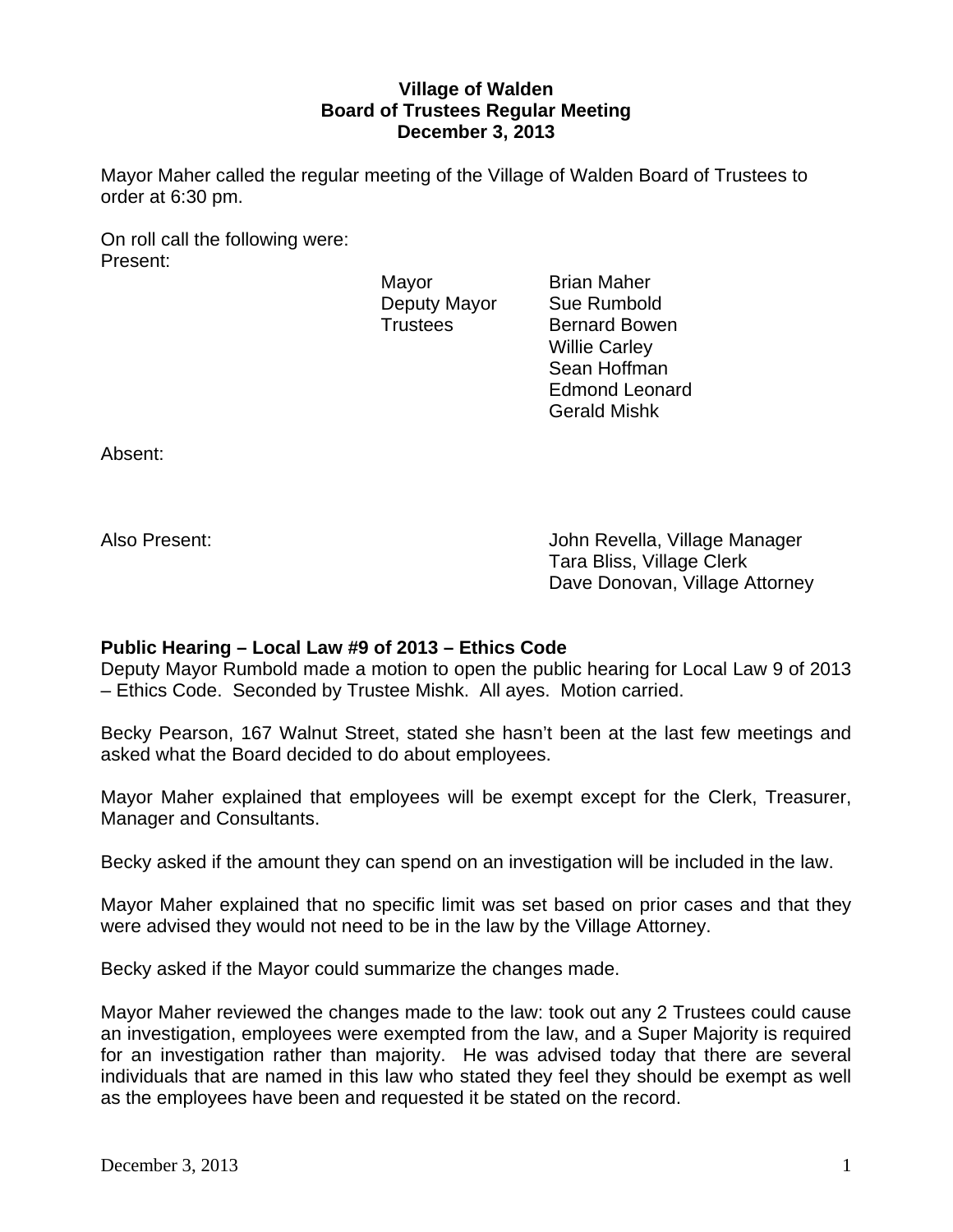Deputy Mayor Rumbold made the motion to close the public hearing for Local Law 9 of 2013 – Ethics Code. Seconded by Trustee Leonard. All ayes. Motion carried.

## **Village Manager's Report**

- Resolved the issue at 15 Walden Estates Road. Mrs. Martin was advised of the conditions for the retaining wall.
- There was a property that was condemned. Still several properties that are shut off with water and more to be added tomorrow due to non compliance on their payment plans. Will shut off as many as we can tomorrow and see if those will come forward and comply with their plans.
- Met with Trustee Leonard about the Rail Trial and there have been some great improvements made. Got some information today which should help progress this along and go more quickly.
- Had meeting with DOT and they gave a time table of April for the Ulster Avenue Sidewalk project and he will continue to follow up with them. We will hope to have bids out by April 1<sup>st</sup>.
- Communicating with ECS, they are contracted through the state to eliminate brown outs in the state. Looking for large users to sign up to switch over to generator power and they will pay us to do so. Will likely be on the agenda in January to discuss.
- The tree is up in the Square. Tree lighting is this Thursday. Everything seems to be moving along well.
- We have been trimming back trees from the road to get ready for plowing trucks this year. We are prepared for winter storms if they do come.
- CSEA meetings continue and will update in Executive Session but seems we may have come to an agreement.
- Attorney has been working on policies for the Village employees.
- Peter has been tracking all the loans and send out draft letters to all those that have loans with the Village to communicate with us regarding their plans. We also have our Attorney doing some title researches to update our records here.
- Had various meetings with our Engineer on Capital projects.
- Met with Trustee Hoffman to go over water usage issues. Leak detection grant has been awarded. Water production is going well compared to our usage.
- Friday we had a lot of police activity for a number of things. There was a homicide and Grand Jury was held today. We had an unrelated DWI case, as well as a contractor that hit a gas main by the homicide crime scene, and we also had someone die in their sleep over night. Police dept did a great job taking care of everything. Thanks to the State Police for their assistance throughout the day.

Trustee Mishk questioned the information referenced in the Managers report about the State Labor Dept.

Manager Revella said they are investigating a contractor that did work for us in 2011, can't say more without jeopardizing the investigation. Have no current contracts with that contractor at this time.

Trustee Bowen asked about the loans, has anyone said they had different amounts etc.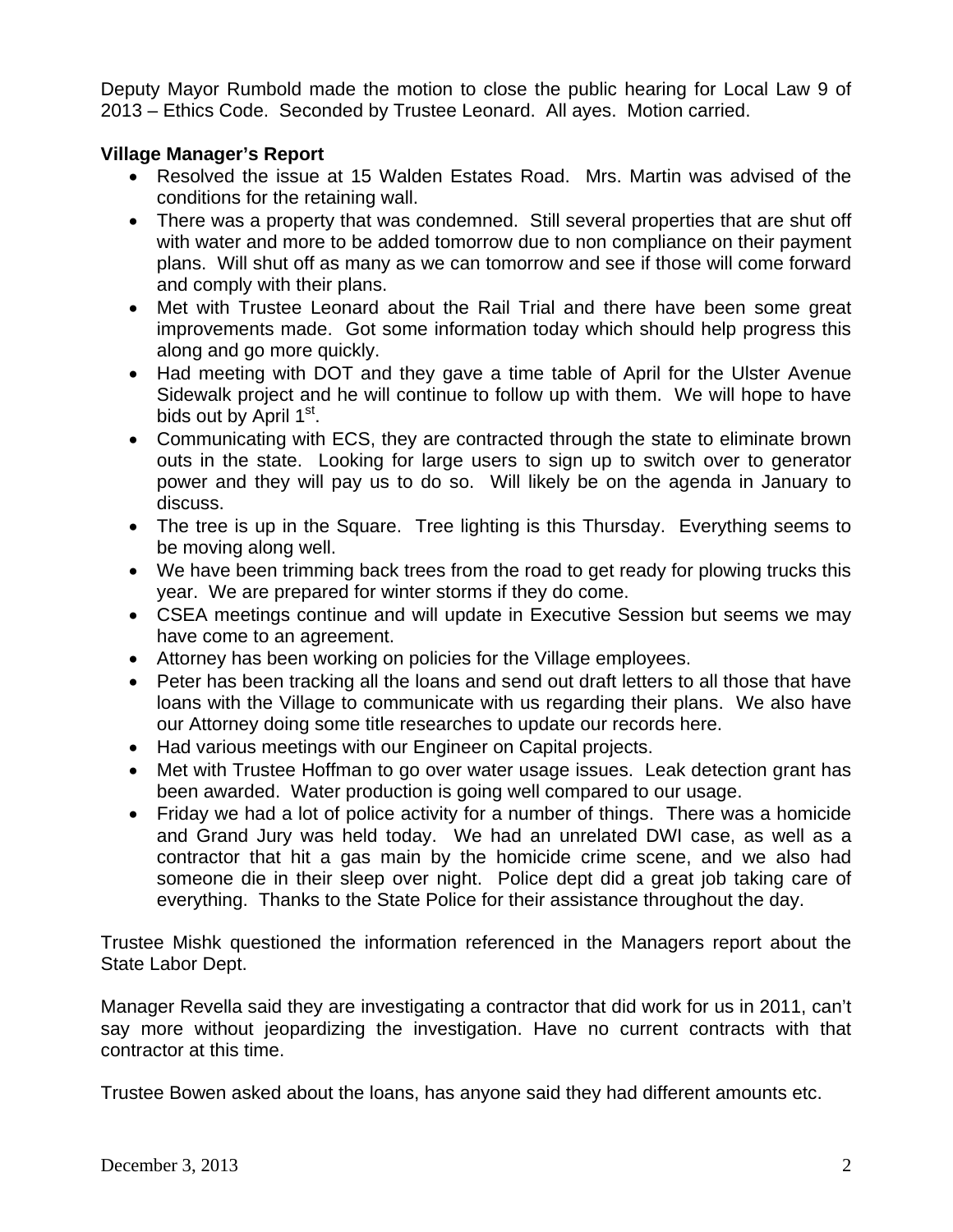Manager Revella stated that we did have some people that have different documentation that has been brought in and we are working on that.

Deputy Mayor Rumbold said she has had a lot of contact from Village residents who are upset about the Town tax rate and asked if the Board would like to make a statement about the high increase they are suggesting.

Trustee Mishk feels something does need to be said as it needs to be addressed but not sure about the impact. Letter to the editor would be great.

Trustee Carley agrees with Trustee Mishk.

Trustee Hoffman agrees as well. May be more ceremonial and may not lead to anything. Feels we should continue participation in the Town budget process as not to burn any bridges there.

Mayor Maher agreed with Trustee Hoffman and added that a courtesy call would be a great start.

Trustee Bowen said something acknowledging our dislike but that it's not personal. We have to voice our opinion because if we don't, it's like saying its okay to do it again.

Trustee Leonard stated that at the next to last budget meeting; Manager Revella and Trustee Mishk both attended and made many comments. They are saying that the property next door hasn't been rented and went against the A fund. Also the money for the settlement was taken out of the A fund and given to B fund. They are saying this is a one shot deal and should come down next year to what we are used to.

Deputy Mayor Rumbold said that our Board has been very fiscally responsible for our taxpayers and feels it is undermining when other Boards inflict budget increases on our tax payers almost indiscriminately at times. It concerns her that there is nothing we can do about it and we just have to take it. She feels it's a statement to our residents that we are doing our part to represent them. Not everyone is as fiscally responsible as we are because we have managed to maintain and sustain our Village in a manner that has not broken the bank and will continue to do that but want you to realize that there are other groups/Boards that don't essentially think the way that we do and do business the way we do. She thanked the Board, Manager, Treasurer and employees for doing their part to keep things down and remaining a role model in fiscal responsibility.

Mayor Maher suggested a resolution something as simple as saying the Village of Walden Board denounces the excessive tax increase of the Town of Montgomery A fund which will adversely affect the taxpayers of the Village of Walden. He also suggested that if they do pass this non-binding resolution, that they also attach it with a phone call to the Town Supervisor. He would like to add a 2<sup>nd</sup> liaison to the Town Board.

Deputy Mayor Rumbold asked if they could have it prepared for the January meeting.

Mayor Maher said they could do it right now, have it formally prepared by the Village Attorney.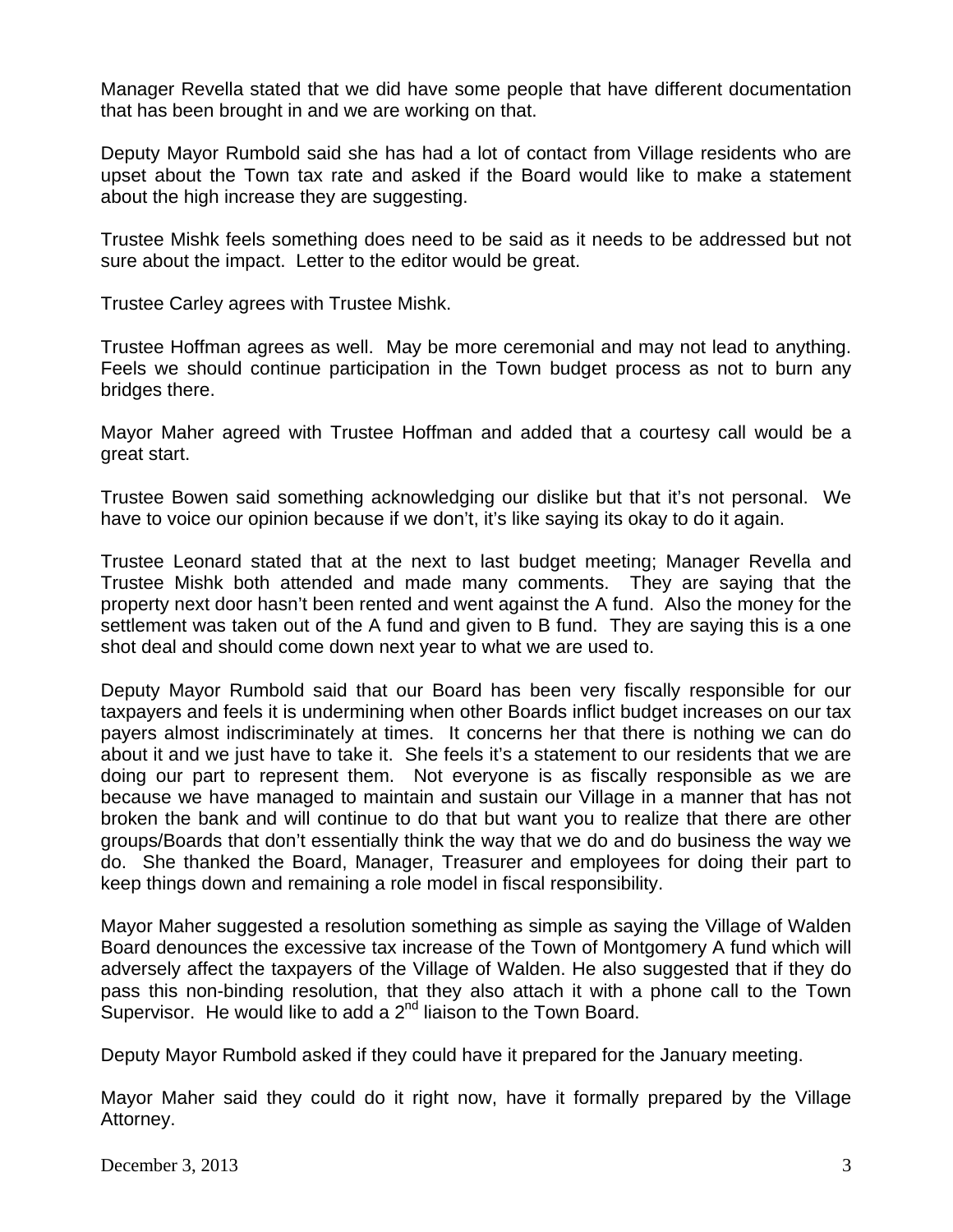Deputy Mayor Rumbold thinks it could be done in January as she wants to be careful with the wording and not to rush it.

Trustee Hoffman suggested also following up by offering a hand in demonstrating how they could be more fiscally responsible as well.

Mayor Maher agreed.

Trustee Mishk commended our Village Manager for his comments made at the budget session they went to. Also found they had already made their minds up.

Mayor Maher suggested we pass a resolution tonight and have 2 liaisons to work with the Town of Montgomery Board.

Trustee Mishk mentioned to include other two Villages as well.

Trustee Bowen asked about the shared services piece.

Mayor Maher agreed and added that we have a number of things with the Villages. But there certainly are some larger items that could be discussed further. We will add as a seventh action item.

Trustee Hoffman brought up the speed humps they talked about in the past.

Manager Revella said the Engineer was getting the design and may try Oakland Ave in the spring which would fall under this year's budget.

Trustee Leonard mentioned the bill for the generator he saw. He questioned the retainage of 5%; can that cover the damages from the generator issues?

Manager Revella replied that is an insurance issue and we are dealing with our insurance company because the wires were crossed.

Mayor Maher commended Lauren Bliss, Deputy Clerk on her diligence for the camera.

Deputy Mayor Rumbold asked if the snow policy changed.

Manager Revella explained that the policy itself didn't change, but we did update the snow emergency notification that we use from the police station, we go through a process where we get a certain amount of snow, and they will notify DPW.

Deputy Mayor Rumbold asked if they knew if the tenants that were displaced from the condemned building, had found shelter.

Trustee Hoffman stated that Dean said one person was still looking but expects them to be out soon.

Deputy Mayor Rumbold asked about creating a Local Law to allow our Building Inspector to inspect apartments before people are placed there.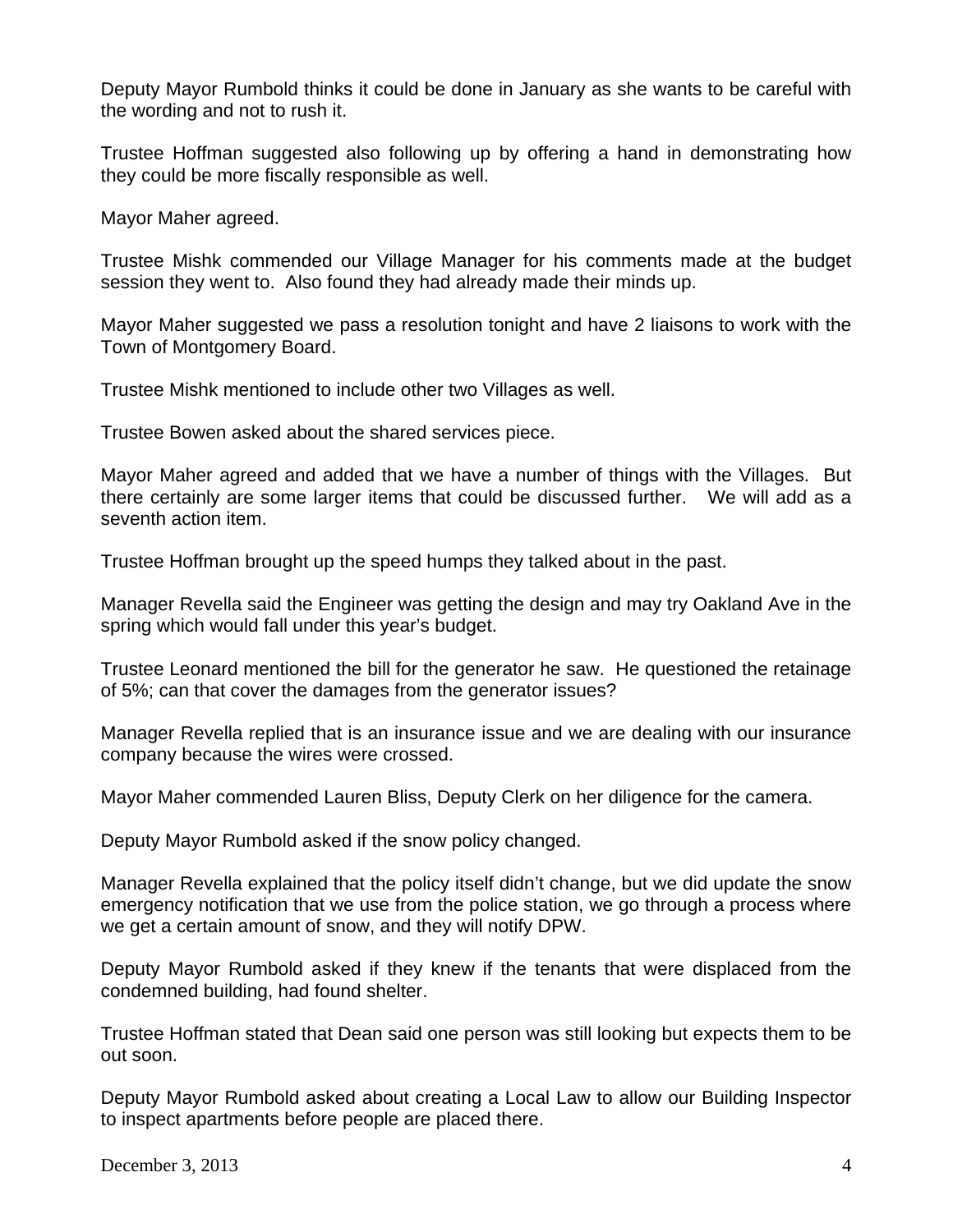Attorney Donovan said that Dean doesn't know. There is no requirement to notify the Village of placement of these families.

Trustee Mishk asked if they can place something in the Landlord Law.

Attorney Donovan stated it can be in the law but do we have the man power to do that is the question.

Trustee Hoffman said that we were going to provide a list to the county and maintain that list with them. We started that process but that it wasn't doing anything as the county wasn't checking the list. We are waiting for Dave Jolly's replacement to come in so we can set a meeting with him to address this topic.

Deputy Mayor Rumbold stated that it's appalling that a government agency, who is charged with providing shelter for some of the most vulnerable people in our society, don't care enough about them to inspect the place and make sure that it is safe and is habitable. She thinks that taxpayers should be astounded and angry to think that something that is supposed to be benevolent and life changing and life sustaining, is treated with such indifference. She is angry that they aren't doing their jobs by placing people and are not caring where they are placing them. She is very disappointed in the system and is ashamed that places like this exist in the Village. She hopes the meeting will take place and be very fruitful.

Mayor Maher did confirm that he and Trustee Hoffman would meet.

#### **Approval of the November 19, 2013 Minutes**

Deputy Mayor Rumbold made a motion to approve the November 19, 2013 minutes. Seconded by Trustee Mishk. All ayes. Minutes approved.

## **Trustee's Committee Reports**

## **Town of Montgomery & DPW liaison – Trustee Leonard**

No report.

## **Village Clerk & Village Treasurer Liaison – Trustee Bowen**

Trustee Bowen reported that he will be meeting with Manager Revella about the audit findings and that Peter Sullivan, Village Treasurer, will give an overview at the January  $7<sup>th</sup>$ meeting about a mid year review.

## **Police Department Liaison – Deputy Mayor Rumbold**

Deputy Mayor Rumbold reported that the DARE graduation is tomorrow at 10:30am. MPB is December 19<sup>th</sup>, no time is set yet. Thanks to Lauren Bliss and Manager Revella for the new police department camera. PD is working with the Recreation Dept for the Christmas tree lighting this Thursday. Uniforms have been ordered and likely to be delivered within the next month. She commended our Police Dept for this weekend's event handling.

#### **Planning and Zoning Boards as well as the Building Department Liaison – Trustee Hoffman**

Trustee Hoffman reported that the Planning Board has an extension request for the Overlook at Kidd Farm project on their next agenda.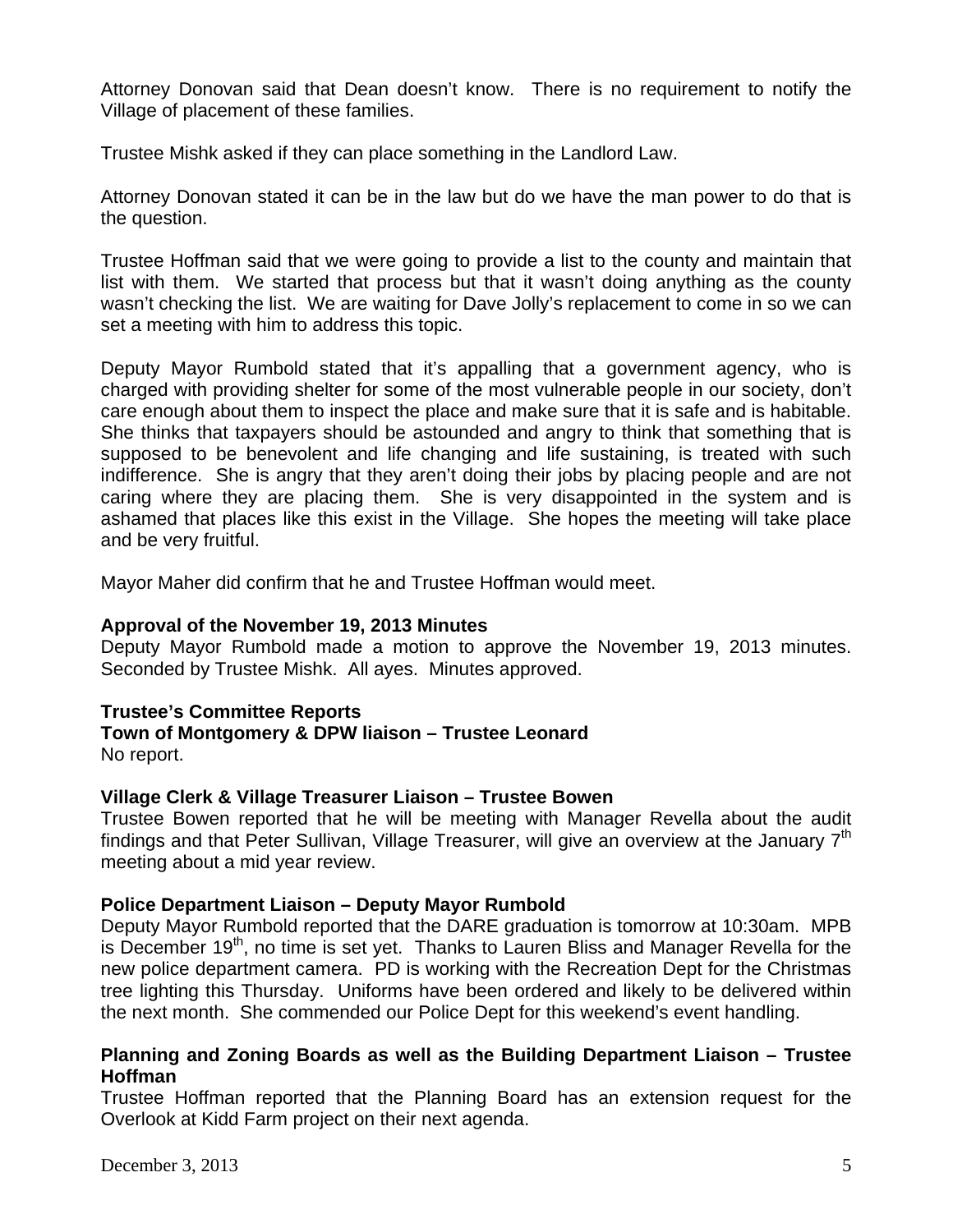# **Recreation & Parks Department and School Board Liaison – Trustee Carley**

Trustee Carley reported that Christmas in the Square is Thursday December 5<sup>th</sup> and the Square will be closing at 4pm. The Holiday Family Dance is on Saturday at 7pm. Indoor soccer has started; games are on Saturdays at Wooster Grove. The parks are being winterized. Decorations for the Village are almost completed. School Board meeting is Monday December 9<sup>th</sup>.

## **Village Justice and Library Board Liaison - Trustee Mishk**

No report.

Clerk Bliss announced the Leadership Day recipients. The  $4<sup>th</sup>$  annual Leadership Day Awards Ceremony will be on Thursday, January 9, 2014 at 6:30pm on the  $3^{rd}$  floor. We will be honoring Brenda Adams for the Midge Norman Volunteer of the Year Award, Arthur Jefferson III for the Ronald I. Jacobowitz Youth of the Year Award, Helen Schoonmaker for the Sam Phelps Service Award, and Ampac Paper LLC for the Community Business of the Year Award. Our keynote speaker will be Hon. Steve Neuhaus.

Manager Revella announced that we received a \$500 anonymous donation to the Police Department as well as a \$4,000 donation from Fox Hill for the Village Entrance Signs.

Mayor Maher asked the Village Attorney to put together a proclamation for the Fox Hill Community to be presented at the January 7, 2014 meeting.

Manager Revella announced that the Village Entrance signs should be in by December  $9<sup>th</sup>$ .

Mayor Maher Read the Community Events List into the minutes.

## **Public Comment on Business of the Board**

Mary Ellen Matise, 21 Clinton Street, commented on the Sohn's letter in the packet as she was confused about it and what he was looking for. She asked about the check being ready for the garbage cans for the NY Main Street Grant as she just wanted to make sure that the taxpayers don't get stuck paying for the improvements.

Brenda Adams replied that the situation had already been handled.

Greg Raymondo, 200 Orange Ave, asked about the Town taxes. He is concerned that people are now not able to afford to live in the Village. He urged the Board to have a strong reaction. Can the Village secede from the Town? He feels that we need to do something because the Town does not care about us. Where do the people go, what can they do?

Mayor Maher urged the tax payers to attend meetings and speak up regularly.

## **Action Items**

## **Introductory LL #9 of 2013 - Ethics Code**

Deputy Mayor Rumbold made a motion to adopt Local Law #9 of 2013 - Ethics Code. Seconded by Trustee Hoffman.

December 3, 2013  $\qquad \qquad$  6 Roll Call: Trustee Miskh – Yes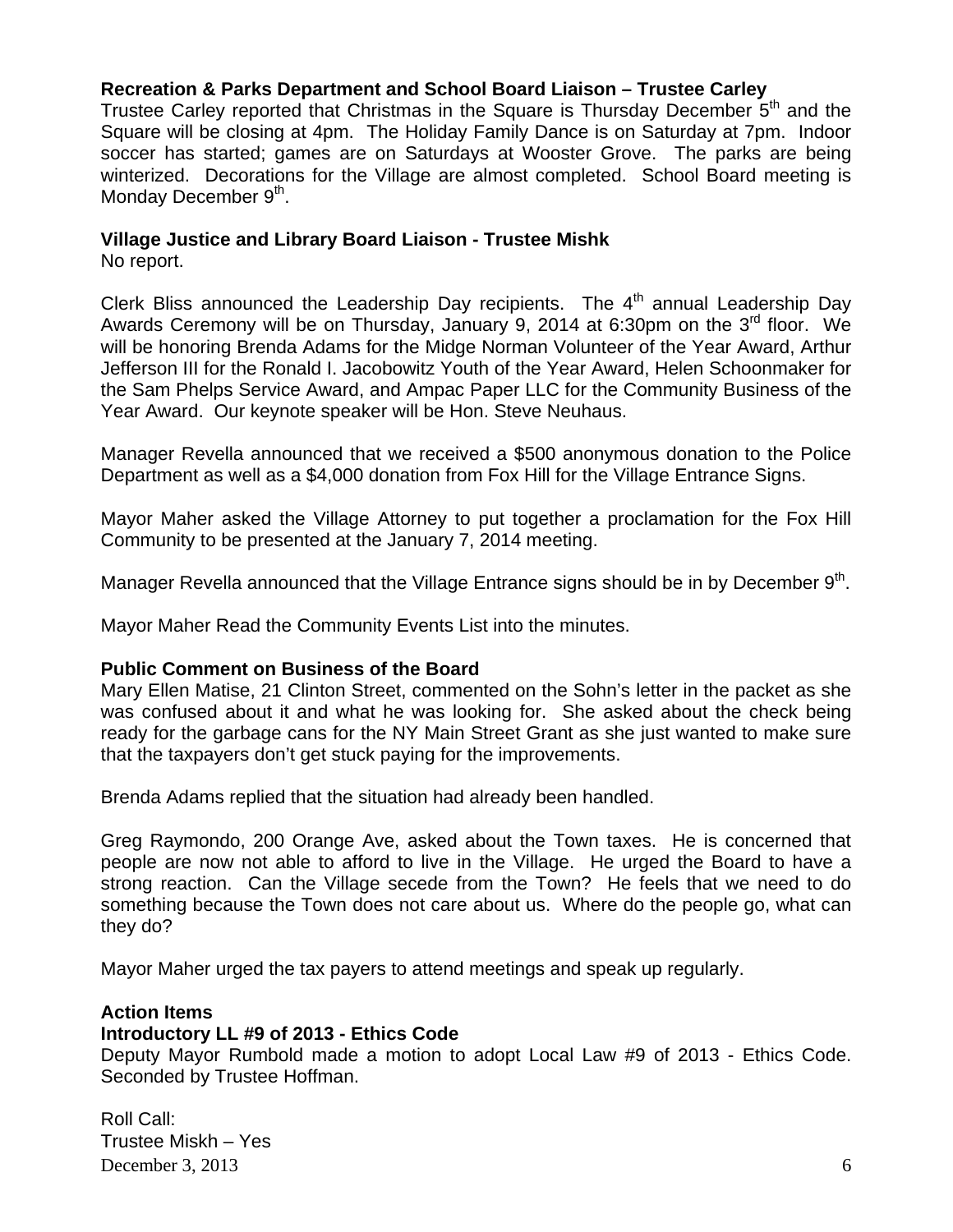Trustee Carley – No Trustee Hoffman – Yes Deputy Mayor Rumbold – Yes Mayor Maher – Yes Trustee Bowen – No Trustee Leonard – Yes

Motion carried.

#### **Introductory Local Law #1 of 2014 – Zoning Changes from Comp Plan**

Attorney Donovan explained this needs to be referred to the Village Planning Board, the Orange County Planning Board and the Town of Montgomery as a neighboring Town.

Deputy Mayor Rumbold made a motion to set a Public Hearing for Introductory Local Law #1 of 2014 Zoning Changes from Comp Plan on Tuesday January 7, 2014 at 6:30pm or as soon thereafter as could be heard. Seconded by Trustee Leonard. All ayes. Motion carried.

#### **Introductory Local Law #2 of 2014 – Yard Waste**

Trustee Bowen made a motion to set a Public Hearing for Introductory Local Law #2 of 2014 Yard Waste on Tuesday, January 7, 2014 at 6:30pm or as soon thereafter as could be heard. Seconded by Deputy Mayor Rumbold. All ayes. Motion carried.

#### **Village Clerk Request**

Deputy Mayor Rumbold made a motion to grant the Village Clerk an additional year to move within the Village limits as requested. Seconded by Trustee Bowen. All ayes. Motion carried.

#### **Resolution 24-13-14 – Designating Polling Place for Village Election**

Trustee Leonard made a motion to approve Resolution 24-13-14 – Designating Polling Place for Village Election on Tuesday, March 18, 2014 to The Walden Firehouse 230 Orange Avenue Walden. Seconded by Trustee Mishk. All ayes. Motion carried.

#### **Award Bid - Wooster Grove Train Station Gutter Project**

Deputy Mayor Rumbold made a motion to accept the bid for the Wooster Grove Train Station Gutter Project from H. DeVries Home Improvements in the amount of \$9,990. Seconded by Trustee Mishk. Motion carried.

Trustee Bowen asked about references for the company.

Manager Revella stated that they already have done work for us as they did the Yankee Gutter on Village Hall.

Trustee Leonard asked if it was commercial grade gutters.

Manager Revella said that they are using what's there, trying to make sure it stays historically intact without much destruction.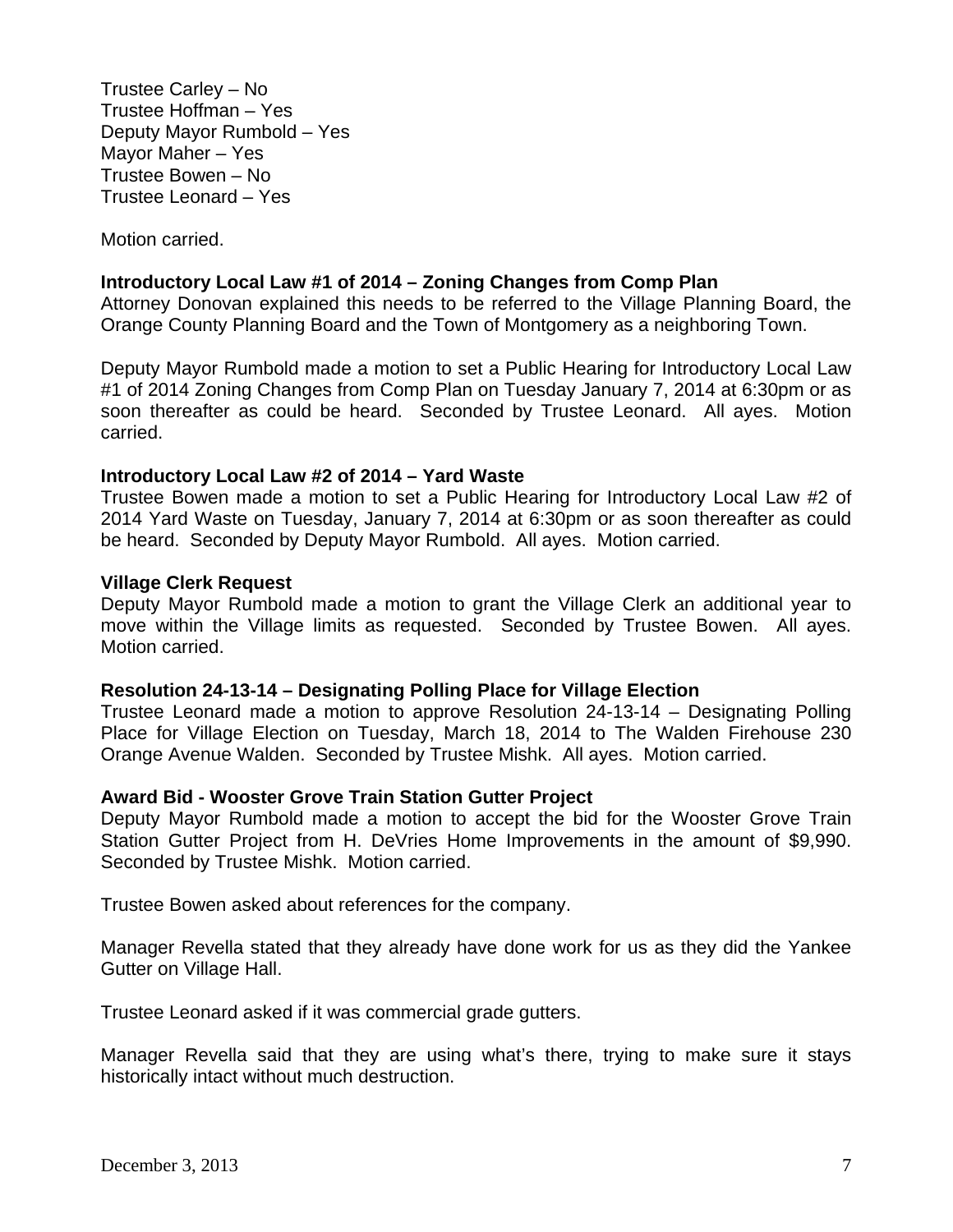#### **Resolution 25-13-14 – Opposition to Town of Montgomery Budget Increase**

Trustee Mishk made a motion to approve Resolution 25-13-14 – Opposition to the Town of Montgomery Budget Increase. Seconded by Trustee Leonard. All ayes. Motion Carried.

Mayor Maher stated The Village of Walden Board of Trustees hereby strongly objects to the excessive tax increase of 16.58% to the Town of Montgomery A Fund which will adversely affect the tax payers of the Village of Walden.

#### **Discussion Items**

None

#### **Public Comment**

Mary Ellen Matise, 21 Clinton Street, handed out literature on the Walden Elementary School Archives Award that was given to the Walden History Club. Village Clerk will make a certificate of recognition. She is working on a photo to memorialize the achievement to be displayed in Village Hall. Route 52 East as you come into the Village looks terrible. Cars parked up to the highway, cars for sale, cars that are being worked on are all over the place.

Rod Freeman, 42 Overlook Terrace, commended the Board on doing a good job. Is there something to do about minimizing the fire horn? There could be more to that but it would be great to see that eliminated or minimized. Safety in the Village is a concern due to the recent events that he has heard of including a robbery on Main Street, Homicide on the West side and there seems to be a growing concern for safety in his opinion. The Village should say something to the public to try and ease their minds. With the taxes going up, housing property value going down, school taxes going up sure to follow, if safety goes away, we are going to have a hard time attracting residents to the Village.

Deputy Mayor Rumbold commented that he was not alone in his concerns; however by not hearing about every day incidents it is evident that the PD is doing their job. Our close proximity to Newburgh and Middletown is something that needs to be kept in mind. People ask why we aren't doing xyz but we are constantly working. She feels the community has to be constantly vigilant about telling the PD what they see. The economy is not helping the situation but people need to be mindful of their neighborhoods and give the PD a hand as they can't be everywhere 24 hours a day 7 days a week. Perhaps a neighborhood watch could help in your neighborhood. We do have some areas that are very successful with their Neighborhood Watches.

Becky Pearson, 167 Walnut Street, thanked the PD for the Veterans Day Ceremony. Asked about the 16.58% tax increase, what was that from?

Trustee Leonard replied that the Osram building was purchased with the A Fund monies had a tenant but they had left and now have a loss of income from that of \$100,000 a year. They have been unable to secure another tenant and that's all charged to the A fund. That's what the lawsuit was about.

Mayor Maher explained that they gave back the money to the A Fund the last 2 years so now you are seeing it because the revenue is not there this year.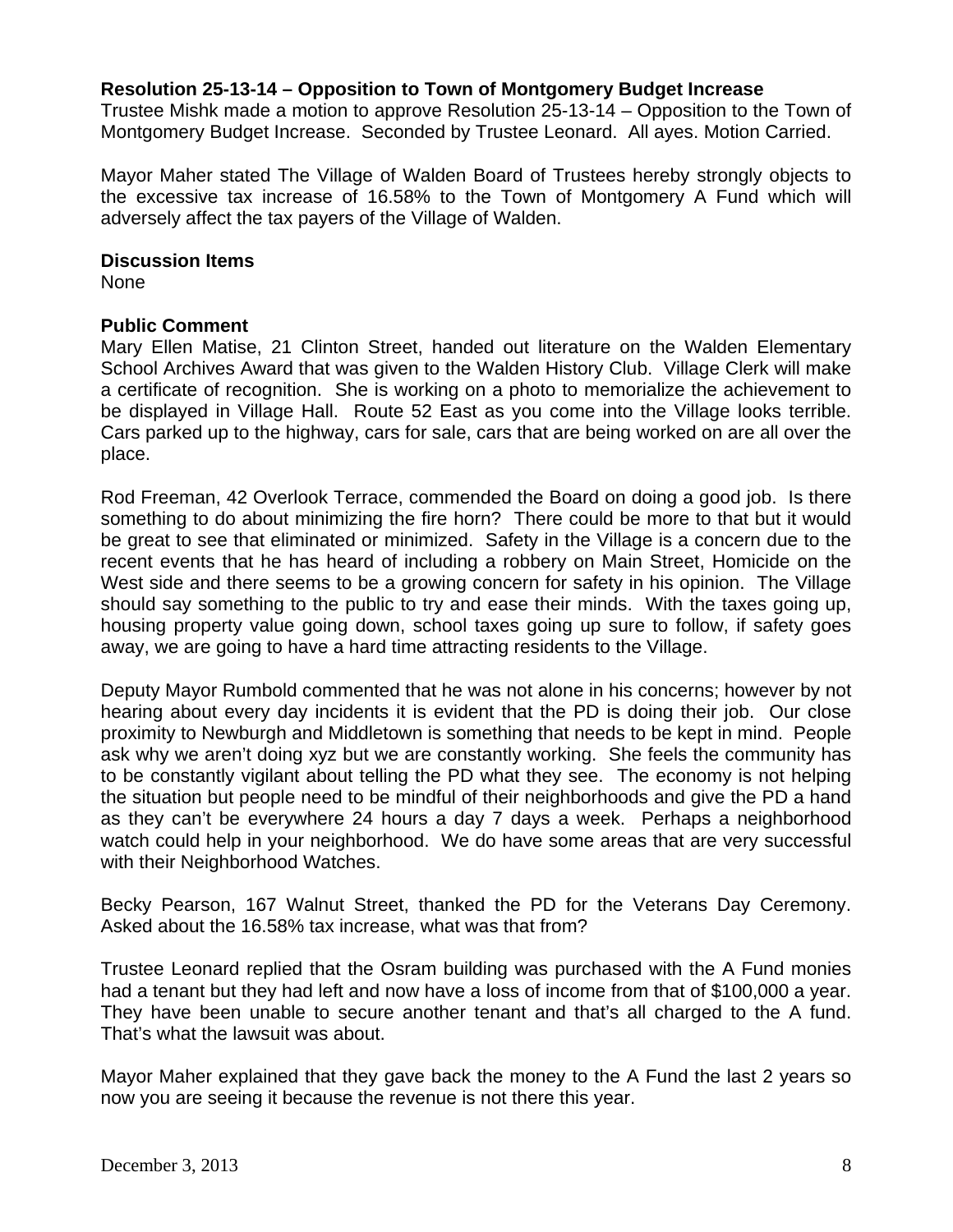Manager Revella stated they also have a large surplus that they are not willing to use more of.

Becky asked about the 2% tax cap.

Mayor Maher stated they did a resolution to override the tax cap at the budget meeting. The quality of life report is higher than Town of Wallkill and Newburgh which is huge.

Deputy Mayor Rumbold asked which fund they go to when you're talking about commercial properties within the town.

Manager Revella answered both funds.

Deputy Mayor Rumbold wondered if there's a formula for how much goes where.

Manager Revella said he's sure there's supposed to be one at the comptroller's office but not sure what it is. Not sure about the amount. He addressed this at the budget meeting as well but they didn't want to listen.

Trustee Leonard mentioned that they also have a bonding issue to pay bills.

Manager Revella stated that if there was an emergency, he suggested they do a Bond for 6 months.

Becky questioned the Yard Waste Law.

Manager Revella replied that they are not allowed to accept plastic bags with yard waste such as leaves at the landfills any longer and we wanted to make sure the law reflected that change.

Becky asked about money that was received for trees from the electric company; have we planted any trees. Will we be?

Manager Revella said that we still have the money because it is to only be used for trees but we haven't done that yet.

Becky asked if they only trim trees down on Walnut Street. Can they not trim her tree next year?

Manager Revella asked her if it's healthy.

Becky answered, yes.

Manager Revella said they will only trim branches that are lower than 10 feet.

Mary Ann Landolina, 147 Walnut Street, commented on the Town Budget, that years ago the Town Board had to consist of one person from each Village; has that just gone away?

Attorney Donovan said it was not part of the law at that time.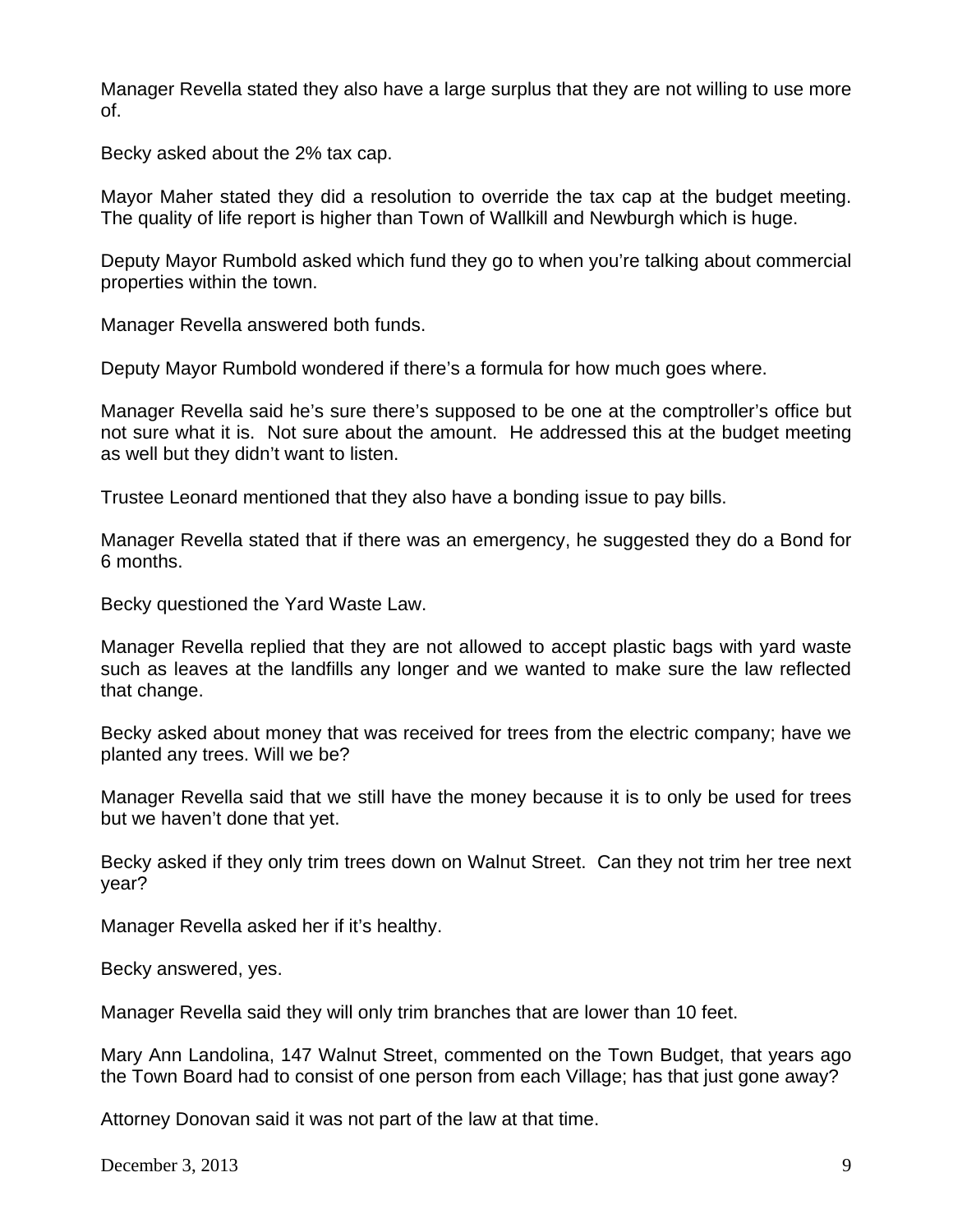Mayor Maher stated that they did do that at one time but there are no representatives from any Village on the Board now.

Mary Ann added that Kelmoor Street/Kelmour Street sign needs to be corrected. She asked for the sign to be replaced years ago and it never was. Now there is a house in the back and if ever the Fire Dept had to come to the house, there's no sign. How are they supposed to know that there's a house back there.

Manager Revella asked if it's a private road.

Mary Ann stated she didn't know but it was a shared driveway that is on the Village map and on her deed.

Manager Revella requested her to bring in a copy of her deed to find out and research it. 911 would require the resident to have their address on the corner.

#### **Payment of the Audited Bills**

Deputy Mayor Rumbold made a motion to pay the audited bills. Seconded by Trustee Bowen. All ayes. Motion carried.

#### **Correspondence**

Trustee Carley asked Valley Central School District to do a presentation of their Budget to the Village Board.

Deputy Mayor Rumbold thanked the Veterans Park Committee for the Veterans Day Ceremony. It was breathtaking and wonderful. Please come out for Christmas in the Square. It's going to be a great time. Thank you to everybody that has worked hard on that.

## **Miscellaneous Comments from the Board of Trustees**

Trustee Leonard was impressed with Veterans Ceremony, gets better every year. The turnout was excellent.

Trustee Bowen attended Sgt. Herlihy's mom's funeral and commended the PD for coming out to support him that night. It was nice to see the unity.

Trustee Carley commented about the fire horn as we have discussed it.

Manage Revella stated the commissioners rejected our recommendations. He feels we need more of a public service announcement for emergencies etc.

Mayor Maher stated that perhaps Trustee Carley could contact the Fire Commissioners Board to address the issue.

Manager Revella suggested a joint Board meeting would be best at this point.

Mayor Maher suggested that Manager Revella and Trustee Carley coordinate that joint meeting. He expressed his excitement for our Christmas in the Square on Thursday. Walden Bucks raffle tickets are still available and will be drawn that evening. He also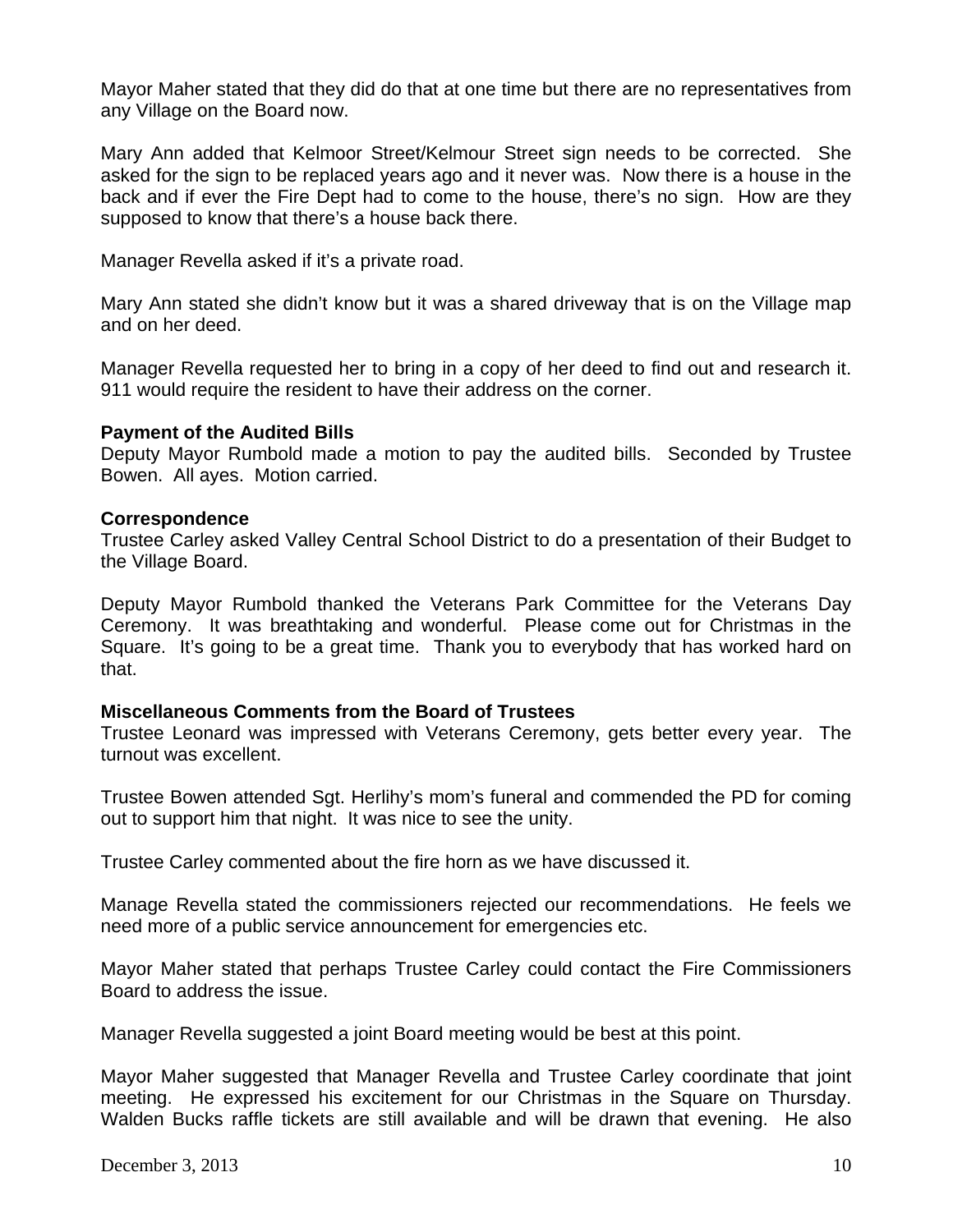announced that in April 2014 he will be expecting a baby girl. He also congratulated Becky Pearson and Bernard Bowen on becoming grandparents recently.

## **Executive Session – PBA Negotiations, CSEA Negotiations, Property Purchase and Personnel of a particular person.**

Trustee Hoffman moved to go into Executive Session to discuss PBA Negotiations, CSEA Negotiations, Property Purchase and Personnel of a particular person. Seconded by Trustee Mishk. All ayes. Motion carried.

#### **Reconvene**

Trustee Mishk moved to reconvene the regular meeting. Seconded by Trustee Leonard. All ayes. Motion carried.

## **CSEA MOA**

Trustee Mishk made a motion to accept the 2013-2018 CSEA Memorandum of Agreement. Seconded by Trustee Leonard. All ayes. Motion Carried.

#### **Adjournment**

Trustee Hoffman moved to adjourn. Seconded by Trustee Carley. All ayes. Meeting adjourned.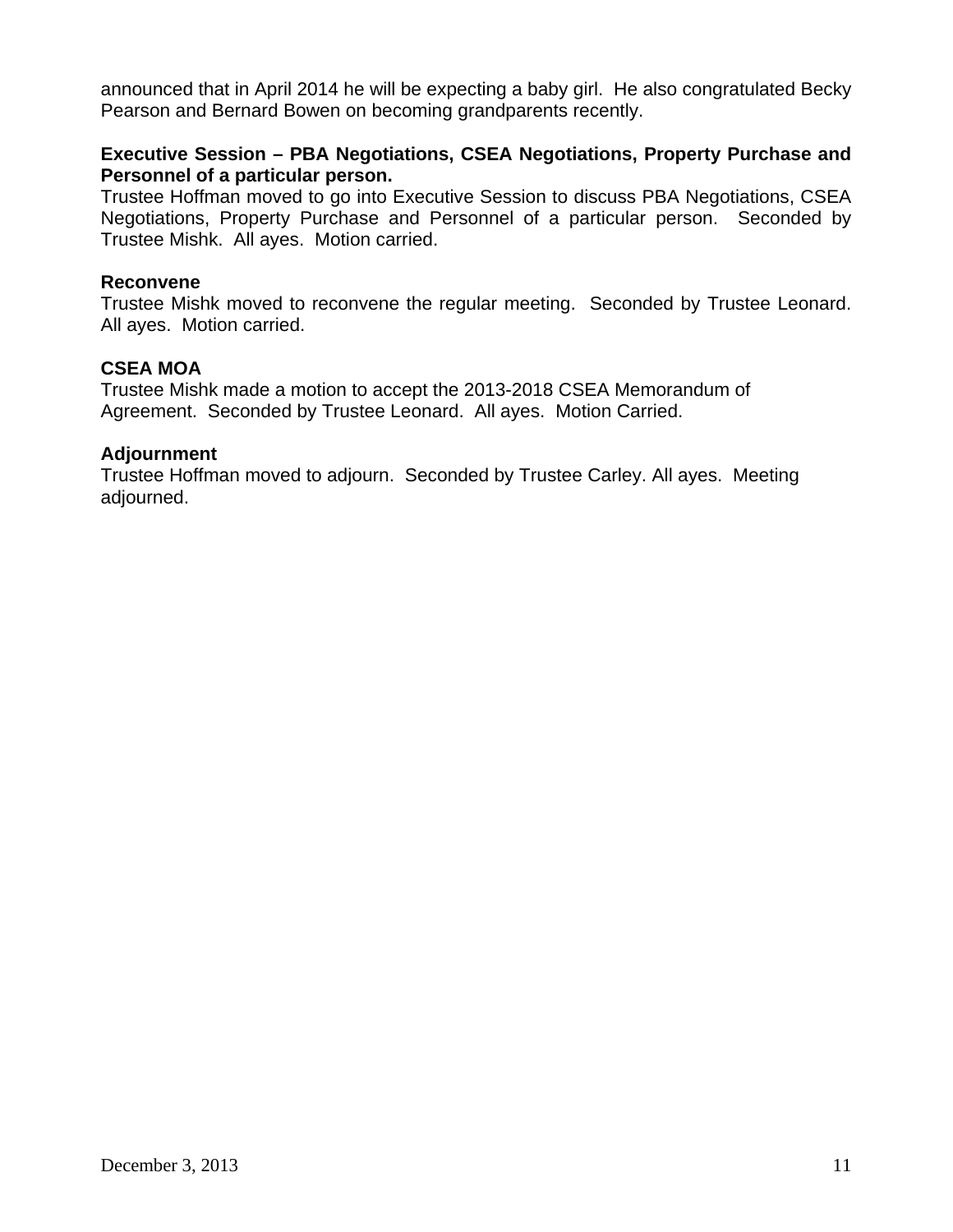#### **Village of Walden Board of Trustees Regular Meeting December 3, 2013 Motions & Resolutions**

#### **Public Hearing – Local Law #9 of 2013 – Ethics Code**

Deputy Mayor Rumbold made a motion to open the public hearing for Local Law 9 of 2013 – Ethics Code. Seconded by Trustee Mishk. All ayes. Motion carried.

Deputy Mayor Rumbold made the motion to close the public hearing for Local Law 9 of 2013 – Ethics Code. Seconded by Trustee Leonard. All ayes. Motion carried.

#### **Introductory LL #9 of 2013 - Ethics Code**

Deputy Mayor Rumbold made a motion to adopt Local Law #9 of 2013 - Ethics Code. Seconded by Trustee Hoffman. 5 ayes. 2 nays (Trustee Bowen and Trustee Carley). Motion carried.

## **Approval of the November 19, 2013 Minutes**

Deputy Mayor Rumbold made a motion to approve the November 19, 2013 minutes. Seconded by Trustee Mishk. All ayes. Minutes approved.

#### **Introductory Local Law #1 of 2014 – Zoning Changes from Comp Plan**

Deputy Mayor Rumbold made a motion to set a Public Hearing for Introductory Local Law #1 of 2014 Zoning Changes from Comp Plan on Tuesday January 7, 2014 at 6:30pm or as soon thereafter as could be heard. Seconded by Trustee Leonard. All ayes. Motion carried.

#### **Introductory Local Law #2 of 2014 – Yard Waste**

Trustee Bowen made a motion to set a Public Hearing for Introductory Local Law #2 of 2014 Yard Waste on Tuesday, January 7, 2014 at 6:30pm or as soon thereafter as could be heard. Seconded by Deputy Mayor Rumbold. All ayes. Motion carried.

## **Village Clerk Request**

Deputy Mayor Rumbold made a motion to grant the Village Clerk an additional year to move within the Village limits as requested. Seconded by Trustee Bowen. All ayes. Motion carried.

## **Resolution 24-13-14 – Designating Polling Place for Village Election**

Trustee Leonard made a motion to approve Resolution 24-13-14 – Designating Polling Place for Village Election on Tuesday, March 18, 2014 to The Walden Firehouse 230 Orange Avenue Walden. Seconded by Trustee Mishk. All ayes. Motion carried.

## **Award Bid - Wooster Grove Train Station Gutter Project**

Deputy Mayor Rumbold made a motion to accept the bid for the Wooster Grove Train Station Gutter Project from H. DeVries Home Improvements in the amount of \$9,990. Seconded by Trustee Mishk. Motion carried.

#### **Resolution 25-13-14 – Opposition to the Town of Montgomery Budget Increase**

December 3, 2013 12 Trustee Mishk made a motion to approve Resolution 25-13-14 – Opposition to the Town of Montgomery Budget Increase. Seconded by Trustee Leonard. All ayes. Motion